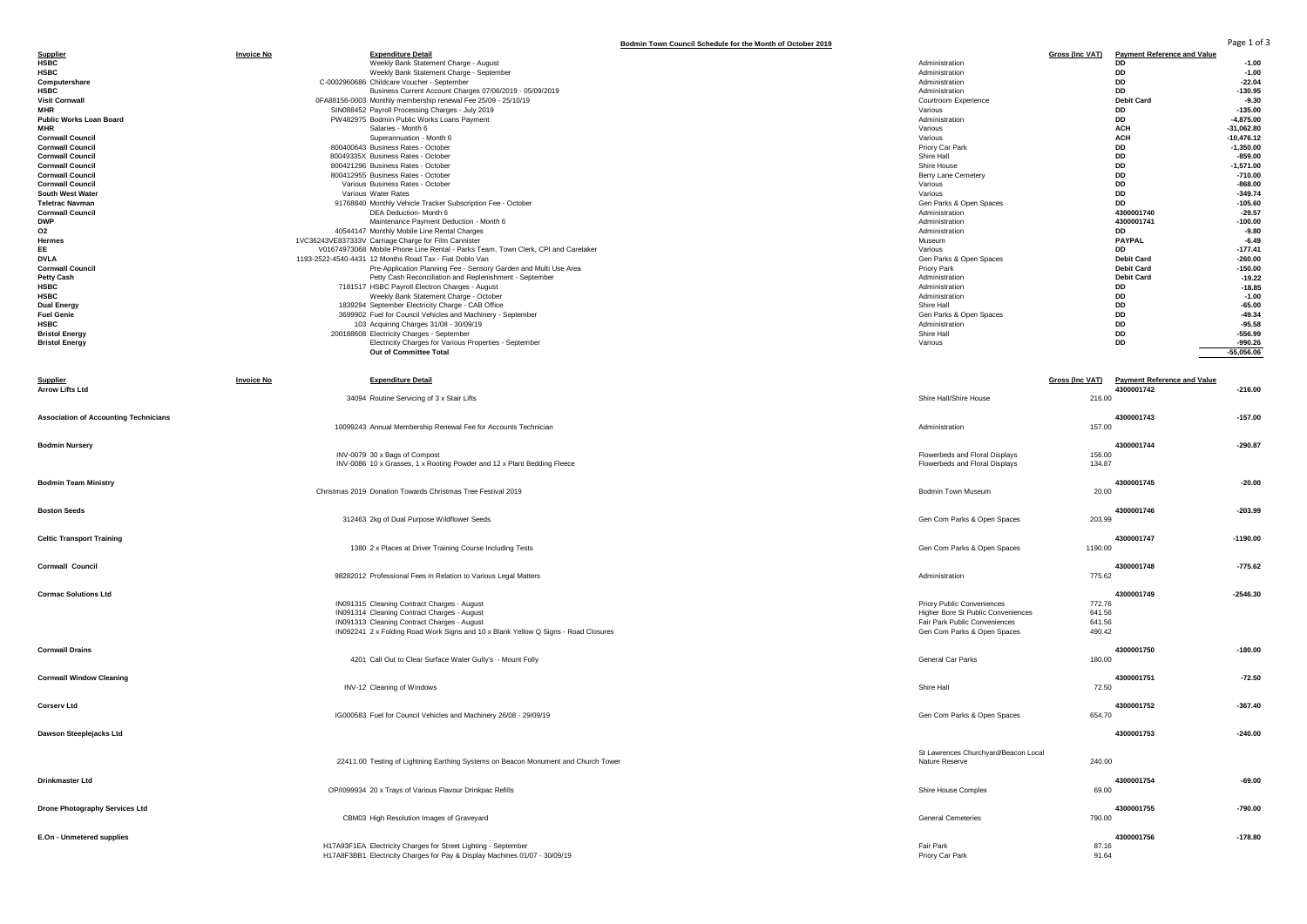|                                                   |                                                                                                                                           |                                                                  |                                | Page 2 of 3 |
|---------------------------------------------------|-------------------------------------------------------------------------------------------------------------------------------------------|------------------------------------------------------------------|--------------------------------|-------------|
| <b>Evan Hatch</b>                                 | 5442 Inspection of Baby Grand Piano                                                                                                       | Shire House Complex                                              | 4300001757<br>25.00            | $-25.00$    |
| Fentongollan Farm                                 | 41120 Various Flower Bulbs<br>41137 4x 25kg Bags of Mixed Flower Bulbs                                                                    | Flowerbeds and Floral Displays<br>Flowerbeds and Floral Displays | 4300001758<br>847.10<br>117.00 | $-964.10$   |
|                                                   |                                                                                                                                           |                                                                  |                                |             |
| Flowbird                                          | UK121572 1 x Solar Battery for Pay and Display Machines                                                                                   | Priory Car Park                                                  | 4300001759<br>213.60           | $-213.60$   |
| Guardian 24                                       | INV24333 Annual Loan Worker Monitoring App Subscription Fee                                                                               | Gen Com Parks & Open Spaces                                      | 4300001760<br>1188.00          | $-1188.00$  |
| <b>BNP Paribas Leasing Solutions Ltd</b>          |                                                                                                                                           |                                                                  | 4300001761                     | $-94.80$    |
|                                                   | FLLA8008960 Leasing of Franking Machine 25/10 - 24/01/20                                                                                  | Administration                                                   | 94.80                          |             |
| <b>Ricoh UK Ltd</b>                               | 101454857 Quarterly Photocopier Leasing and Usage Charges                                                                                 | Administration                                                   | 4300001762<br>600.89           | $-600.89$   |
| Kernow Van                                        |                                                                                                                                           |                                                                  | 4300001763                     | $-6324.00$  |
|                                                   | 2200 VW Caddy Van Supplied and Fitted with Ply Lining and 2 x Roof Bars                                                                   | Gen Com Parks & Open Spaces                                      | 6324.00                        |             |
| <b>Kestrel Guards</b>                             | 287681 Guard Cover for Blood Donors Room Booking 09/09/19                                                                                 | Shire House Complex                                              | 4300001764<br>42.30            | $-401.26$   |
|                                                   | 287682 Guard Cover for Bingo Room Booking 13/09/19                                                                                        | Shire House Complex                                              | 30.00                          |             |
|                                                   | 287950 Guard Cover for Bingo Room Booking 20/09/19                                                                                        | Shire House Complex                                              | 60.00                          |             |
|                                                   | 287966 Guard Patrols 20 & 21/09/19                                                                                                        | Narisa Hall                                                      | 14.40                          |             |
|                                                   | 288194 Guard Cover for Bingo Room Booking 27/09/19                                                                                        | Shire House Complex                                              | 60.00                          |             |
|                                                   | 288193 Guard Cover for NAS Room Booking 28/09/19                                                                                          | Shire House Complex                                              | 105.76                         |             |
|                                                   | 288283 Guard Patrols 27 & 28/09/19                                                                                                        | Narisa Hall                                                      | 14.40                          |             |
|                                                   | 288448 Guard Patrols 04 & 05/10/20                                                                                                        |                                                                  | 14.40                          |             |
|                                                   | 288442 Guard Cover for Bingo Room Booking 04/10/19                                                                                        | Shire House Complex                                              | 60.00                          |             |
| Lighting & Illumination Technology Experience Ltd |                                                                                                                                           |                                                                  | 4300001765                     | $-516.00$   |
|                                                   | 930742 10 x Multi Colour LED Mini Lightbulbs, 2 x Power Cables and 1 x 240w Transformer                                                   | Christmas Lighting                                               | 552.00                         |             |
| <b>Mason Kings</b>                                |                                                                                                                                           |                                                                  | 4300001766                     | $-2922.60$  |
|                                                   | 434999 Set of Turf Tyres for John Deere 4066R Tractor                                                                                     | Gen Com Parks & Open Spaces                                      | 2280.00                        |             |
|                                                   | 435146 600 Hour Servicing of John Deere 4066R Tractor                                                                                     | Gen Com Parks & Open Spaces                                      | 642.60                         |             |
| <b>Microtest</b>                                  |                                                                                                                                           |                                                                  | 4300001767                     | $-272.51$   |
|                                                   | 96258 Office Phone Line and Broadband Charges                                                                                             | Administration                                                   | 57.59                          |             |
|                                                   | 96256 18 x Voice Cloud Licences 18/10 - 17/11/19                                                                                          | Administration                                                   | 214.92                         |             |
|                                                   |                                                                                                                                           |                                                                  |                                |             |
| Network Product Marketing t/a Doors for Security  | 47477 1 x Heavy Duty Steel Door - Parent and Child Room                                                                                   | <b>Priory Public Conveniences</b>                                | 4300001768<br>409.80           | $-409.80$   |
|                                                   |                                                                                                                                           |                                                                  |                                |             |
| Officesmart                                       | 75338 2 x Reams of Yellow A4 Paper, 4 x Wall Planners, 5 x Reams of White A4 Paper, 1 x Ream of Green Paper and 1x Stapler                | Administration                                                   | 4300001769<br>46.84            | $-346.50$   |
|                                                   | 75249 2 x Navy Work T-shirts and 2 x Navy Work Trousers - With BTC Logo                                                                   | Shire House Complex                                              | 47.42                          |             |
|                                                   | 75556 1 x Ream of Blue A4 Paper, 1 x Wall Planner and 1 x Office Chair                                                                    | Bodmin Town Museum/Administration                                | 116.33                         |             |
|                                                   | 75470 2 x Chest Waders and 1 x Memory Foam Insole                                                                                         | Gen Com Parks & Open Spaces                                      | 59.96                          |             |
|                                                   | 75888 1 x High Vis Traffic Jacket                                                                                                         | Gen Com Parks & Open Spaces                                      | 33.28                          |             |
|                                                   | 76086 4 x Navy Work Sweatshirts - With BTC Logo                                                                                           | Gen Com Parks & Open Spaces                                      | 42.67                          |             |
|                                                   |                                                                                                                                           |                                                                  |                                |             |
| Phoenix Print (Bodmin) Ltd                        | 333260 160 x Vinyl Letters/Numbers and 10 x Large Reflective Signs - Road Closures                                                        | Gen Com Parks & Open Spaces                                      | 4300001770<br>284.00           | $-284.00$   |
|                                                   |                                                                                                                                           |                                                                  |                                |             |
| <b>Proludic Ltd</b>                               |                                                                                                                                           |                                                                  | 4300001771                     | $-403.28$   |
|                                                   | SIN001721 Replacement Side Panel for Aquatica Play Equipment with Fixings                                                                 | Priory Park (Play Area)                                          | 403.28                         |             |
| <b>Reach Publishing Services Limited</b>          |                                                                                                                                           |                                                                  | 4300001772                     | $-576.00$   |
|                                                   | 4968690 Advertising of Parks Team Vacancy in Local Newspapers and Online                                                                  | Administration                                                   | 576.00                         |             |
| The Poppy Appeal                                  |                                                                                                                                           |                                                                  | 4300001773                     | $-96.00$    |
|                                                   | TAD1 3 x Type B and 3 x Type E Wreaths for Remembrance Event 2019                                                                         | General Mayoral & Civic                                          | 96.00                          |             |
| <b>RTP Surveyors Ltd</b>                          |                                                                                                                                           |                                                                  | 4300001774                     | $-790.40$   |
|                                                   | INV021726 Building Surveying Services in Relation to Proposed Flat Roof Repairs 23/01 - 27/09/19                                          | Shire House Complex                                              | 790.40                         |             |
|                                                   |                                                                                                                                           |                                                                  |                                |             |
| G4S Cash Solutions (UK) Limited                   | 2365582 Cash Collection and Processing Charges - November                                                                                 | Priory Car Park                                                  | 4300001775<br>495.36           | $-495.36$   |
|                                                   |                                                                                                                                           |                                                                  |                                |             |
| SUEZ Recycling and Recovery UK Ltd                |                                                                                                                                           |                                                                  | 4300001776                     | $-99.28$    |
|                                                   | 31671315 Trade and Recycling Waste Collections - September                                                                                | Shire House Complex                                              | 99.28                          |             |
| South West Loos                                   |                                                                                                                                           |                                                                  | 4300001777                     | $-52.80$    |
|                                                   | 39654 Hire of Portable Toilet Unit and 2 x Service Visits - September                                                                     | Poorsfield                                                       | 52.80                          |             |
|                                                   |                                                                                                                                           |                                                                  |                                |             |
| Spot On Supplies Itd                              | 21478408 10 x Cleaning Sponges, 12 x Packs of Mini Jumbo Toilet Rolls, 15 x Packs of Hand Towels, 10 x Hoover Bags and 200 x Rubbish Bags | Shire House Complex                                              | 4300001778<br>99.17            | $-113.50$   |
|                                                   | 21478859 12 x Toilet Cleaner                                                                                                              | Shire House Complex                                              | 14.33                          |             |
|                                                   |                                                                                                                                           |                                                                  |                                |             |
| <b>Teleshore Group</b>                            |                                                                                                                                           |                                                                  | 4300001779                     | $-333.54$   |
|                                                   | 25573 Complete Banding Machine - Securing of Failing gravestones                                                                          | <b>General Cemeteries</b>                                        | 333.54                         |             |
| <b>Tudor Environmental</b>                        |                                                                                                                                           |                                                                  | 4300001780                     | $-311.16$   |